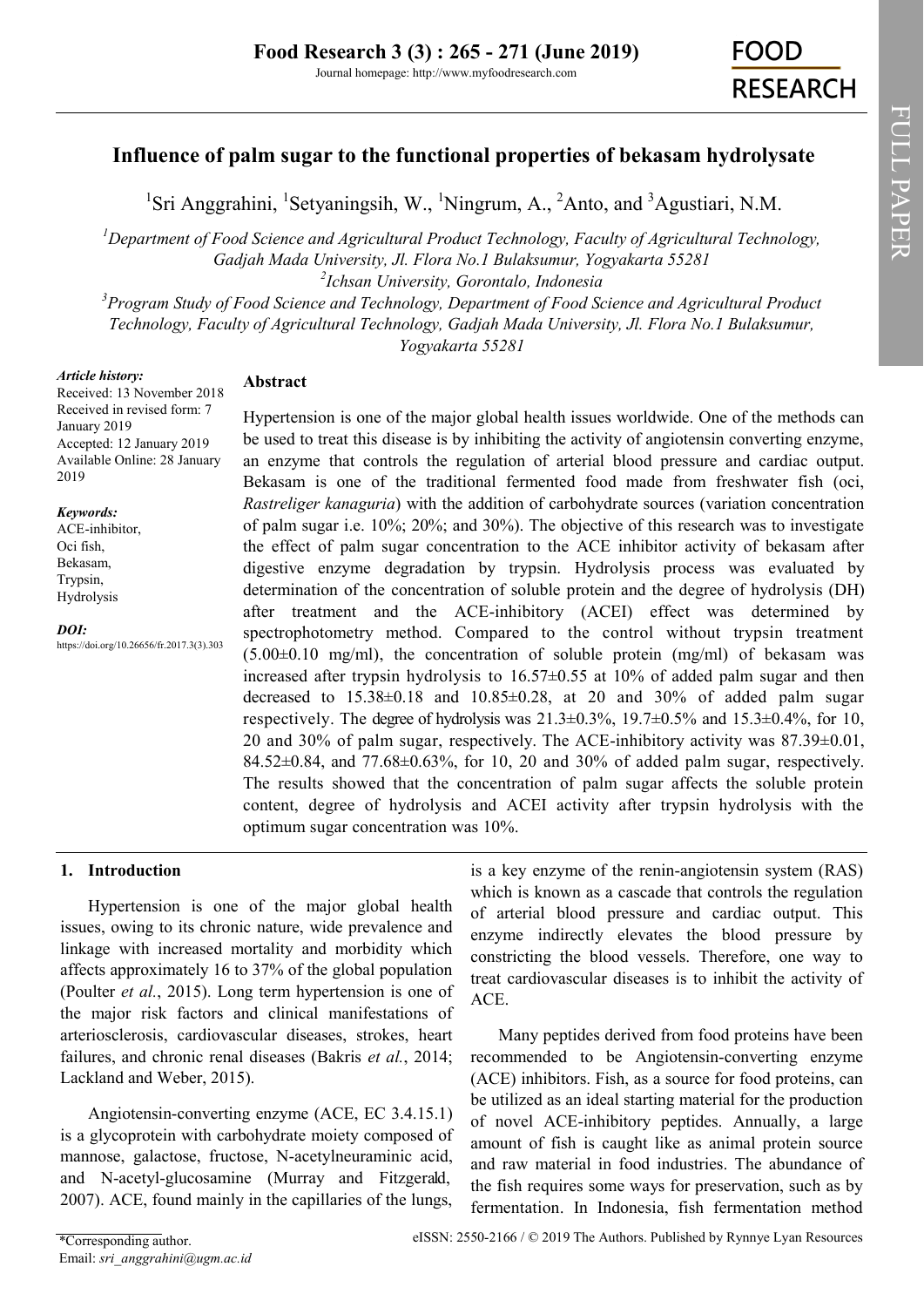FULL PAPER FULL PAPER

produced a well-known product called bekasam. Several fermented products use lactic acid bacteria (LAB) which has probiotic potential with beneficial effects on human health.

Enzymatic hydrolysis is a widely used method to release ACE-inhibitory peptides from fish proteins. The effectiveness of this method to generate specific peptide fragments with inhibitory activity mainly depends on the proteolytic enzyme used, hydrolysis conditions and the degree of hydrolysis (DH) achieved. A variety of enzymes including commercial proteases and proteases of microbial origin have been reported to produce ACEinhibitory peptides from various fish proteins.

There are different methods to obtain ACEinhibitory peptides from fish. The peptides can be extracted from fish proteins by using solvents and/or proteolytic enzymes (Chiang *et al.*, 2006; Hernandez-Ledesma *et al.*, 2011; Thewissen *et al.*, 2011). Several different proteolytic enzymes were reported to hydrolyze proteins such as alcalase, flavourzyme, thermolysin, trypsin, chymotrypsin, pepsin, papain, neutrase, bacterial and fungal proteases (Van der Ven *et al.,* 2002; Chiang *et al.,* 2006; Thewissen *et al.,* 2011; Gu and Wu, 2013). Thewissen *et al.* (2011) extracted peptides with 70% ethanol and extracts were hydrolysed with trypsin, ficin, or thermolysin. Liepke *et al.* (2001) produced ACEinhibitory peptides with hydrolysis protein via digestive enzymes such as pepsin, trypsin, or chymotrypsin. Pepsin, trypsin and α-chymotrypsin are other important enzymes that have been utilized in the gastrointestinal simulation of peptide digestion (García-Tejedor *et al.,* 2014; Iwaniak *et al.*, 2014; Maestri *et al.,* 2015). Pepsin has broad cleavage specificity with a preference for peptides containing linkages with aromatic or carboxylic l-amino acids. It preferentially cleaves C-terminal to Phe and Leu, which are important amino acids for the ACEinhibitory capacity of peptides (Murray and Fitzgerald, 2007; Sornwatana *et al.,* 2015). Trypsin, on the other hand, cleaves the peptide after Lys or Arg. (Kim *et al.,* 1999).

In some studies, the combination of enzymes was used to increase the level of potential ACE-inhibitory peptides due to enzyme specificity (Majumder and Wu, 2010; Ambigaipalan *et al.,* 2015). Indeed, pepsin, αchymotrypsin and trypsin were combined to simulate the gastrointestinal digestion of food proteins in humans (Guang and Phillips, 2009; Jimsheena and Gowda, 2011; Gu and Wu, 2013). Furthermore, a combination of two or more enzymes may show higher ACE-inhibitory activity than single enzymatic treatment.

ACE-inhibitory peptides can be obtained through fermentation using cultures with proteolytic activities

(Hayes *et al.,* 2007). Lactic acid bacteria (LAB) are generally used as a starter culture for ACE-inhibitory peptide fermentation (Hayes *et al.,* 2007; Rizzello *et al.,*  2008; Jakubczyk, 2013; Nejati *et al.,* 2013; Shu *et al.,* 2015). However, studies showed that microorganisms other than LAB such as *Bacillus* spp. (Lee *et al.,* 2015; Moayedi *et al.,* 2016), *Staphylococcus vitulus* (Fernández, *et al.,* 2016), *Saccharomyces cerevisiae* (Vermeirssen *et al.,* 2003; Murray and Fitzgerald, 2007; Jakubczyk *et al.,* 2013), *Debaryomyces hansenii* (García-Tejedor, 2014), *Mucor* spp. (Hang and Zhao, 2012) and *Aspergillus* spp. (Wang *et al.,* 2008) also can be used as Inoculum. Type of inoculum, fermentation conditions and inoculum levels play important roles in ACEinhibitory peptide production (Jakubczyk *et al.,* 2013; Shu *et al.,* 2015; Fernández *et al.,* 2016).

Some synthetic inhibitors of ACE, such as captopril andenalapril, have proved to be useful as antihypertensive drugs (Ondetti *et al.,* 1977; Astawan *et al.,* 1995). However, synthetic inhibitors of ACEI have side effects, such as cough and angioneurotic oedema. Recently, food scientists are developing new angiotensin-I converting enzyme (ACE) inhibitors from natural foods (Murray and Fitzgerald, 2007), with the purpose of reducing the side effects of using ACE inhibitors for the treatment of hypertension. ACE-inhibitory peptides have been found in several fermented products such as miso, nato, yogurt, cheese, etc. (Murray and Fitzgerald, 2007)**.** This research was conducted to investigate the effect of the addition of palm sugar to functional properties such as the soluble protein, the degree of hydrolysis and ACE inhibitor activity of bekasam.

# **2. Materials and methods**

#### *2.1 Materials*

The materials used in the study were oci fishes, palm sugar, rice and pepsin. The oci fishes were obtained from Gorontalo, Sulawesi Island while the palm sugar and rice were obtained from central Java area. Trypsin (porcine stomach mucosa) was purchased from Wako Pure Chemical Industry Ltd., Japan.

### *2.2 Sample preparation*

The proximate analysis of the fresh oci fish was conducted. Bekasam of oci fish (50 g) was added with 100 mL aquadest and blended with a food processor (Panasonic) for 5 mins. The bekasam extract was then homogenized with a homogenizer for 10 mins. The bekasam extract was incubated into shaking water bath Taitec Personal-11 for 30 mins at 70°C, and then the extract was cooled at room temperature.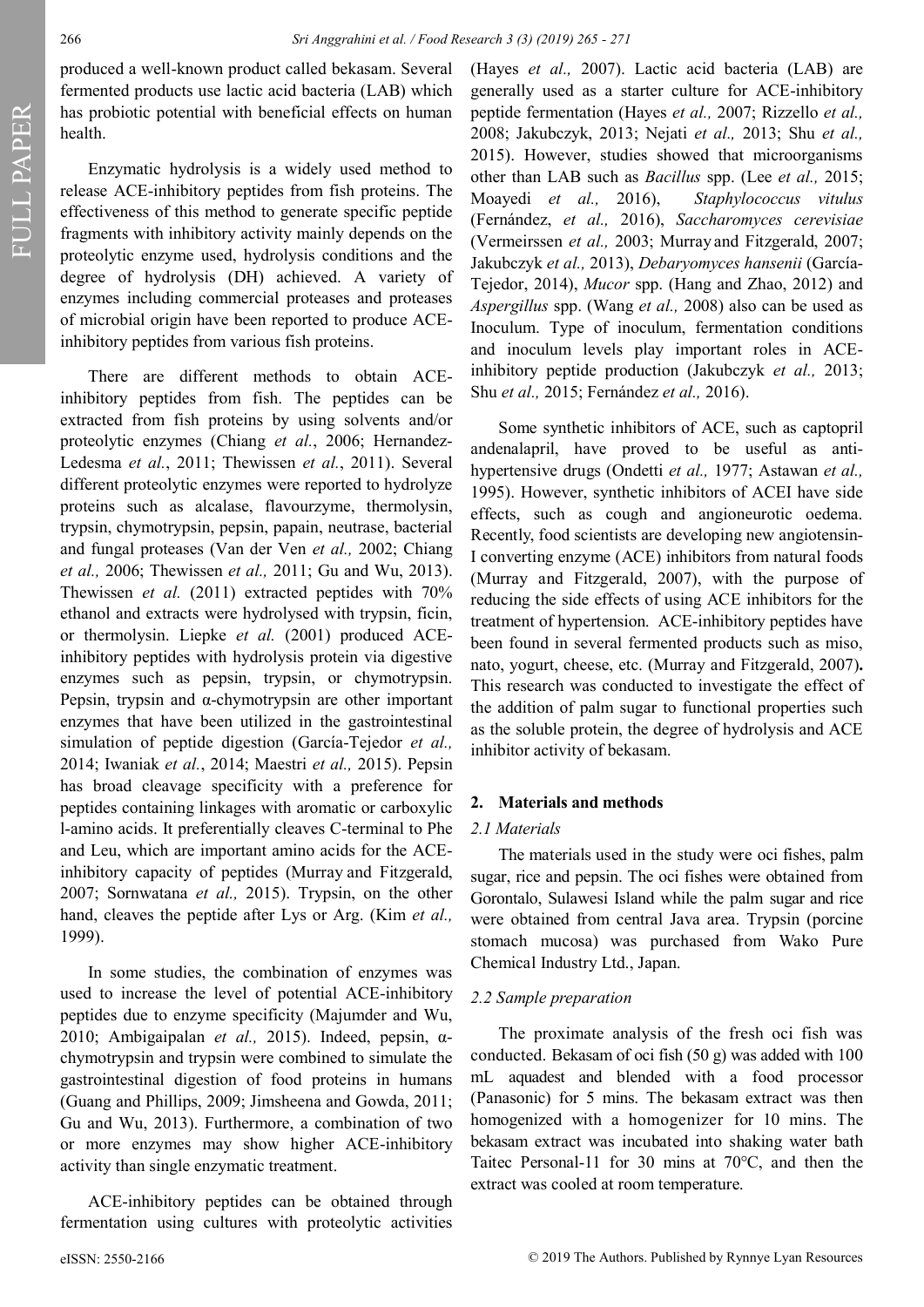#### *2.3 Hydrolysis protein by trypsin*

Bekasam extract was adjusted to pH 2.0 with 1 M of HCl. Trypsin (porcine stomach mucosa) was added into the bekasam extract at an amount of 0.01 g. After 2 hrs of incubation at 37°C the hydrolysate pH was adjusted to 7.0 with 1 M of NaOH and the hydrolysis by trypsin was terminated by heating at 95°C for 10 mins followed by cooling on ice (Salwanee *et al.,* 2013).

## *2.4 Degree of hydrolysis (DH) analysis*

The degree of hydrolysis analysis is the percentage of solubilized protein in 20% trichloroacetic acid (TCA), in relation to the total protein content of the sample Aliquots of 500  $\mu$ L of the hydrolysed protein were mixed with 500 µL of 20% TCA solution to obtain the soluble and insoluble fractions in 10% TCA. After 30 mins of incubation at room temperature, the mixture was centrifuged at 3000 x *g,* and the soluble protein content of the supernatant was analysed spectrophotometrically using Lowry *et al.* (1951) method. Protein soluble concentration was obtained by comparing the absorbance of sample and the absorbance of bovine serum albumin (BSA). The degree of hydrolysis was counted following the equation:

$$
DH (%) = \frac{Soluble\ protein}{Total\ protein} \times 100\%
$$

### *2.5 ACE-inhibitory activity*

ACE-inhibitory activity was determined following the method of Arihara *et al.* (2001). A sample solution of the synthetic peptide at the amount of 6 mL was mixed with 50 mL of 7.6 mM HHL (hippuryl-His-Leu) containing 100 mM borate buffer (pH 8.3) and 608 mM NaCl. Before reacting with ACE, the sample was preincubated for 5 mins at 37°C in a water bath. The reaction was initiated by the addition of 20 mL of 60 mU/mL ACE dissolved in borate buffer (pH 8.3) containing 200 mM boric acid and 50 mM sodium tetraborate. The mixture was incubated for 30 mins at 37° C. The reaction was stopped by adding 554 mL of 0.1 M HCl, except for the blank which had already added by 554 mL of 0.1 M HCl before the incubation. The product (hippuric acid) of the reaction was extracted by the addition of 1.5 mL of ethyl acetate and vigorous mixing. Then, the mixture was centrifuged at 2500 rpm (1170 x *g*) for 15 mins. A total of 1 mL of supernatant was collected into another tube and dried at 100°C for 10 mins. The tube was cooled at room temperature for 10 mins and then 1mL of 1M NaCl was added into it. It was stirred with a vortex mixer for 30 s. The hippuric acid liberated by ACE was photometrically determined at 228 nm. The ACE-inhibitory activity was calculated with the following formula:

$$
Inhibition (%) = \frac{(Ec - Es)}{(Ec - Eb)} \times 100\%
$$

Where Ec is the control absorbance; Eb is the blank absorbance; and Es is the sample absorbance.

#### **3. Results and discussion**

The results of the proximate composition of oci fish are shown in Table 1. The average values for protein, fat, ash and carbohydrate were  $65.00 \pm 1.20$  g/100g, 25.63±0.57 g/100g, 5.69±0.98 g/100g and 3.68±0.34  $g/100$  g (in % dry weight basis), respectively. Protein was the major component and this indicated that oci fish is a rich source of protein. The protein content of oci fish was similar to the protein content of tuna fish  $(65.04\pm1.40 \text{ mg/mL})$ , but oci fish had a higher fat and ash content  $(11.77 \pm 1.41 \, (%db)$  and  $3.12 \pm 0.11(^{\circ}\text{6}db)$ (Salwanee *et al.,* 2013).

Table 1. Proximate composition of oci fish (fresh)

| Component                    | Percentage $(\%$ ) db) |
|------------------------------|------------------------|
| Ash                          | $5.69 \pm 0.98$        |
| Protein                      | $65.00 \pm 1.20$       |
| Lipids                       | $25.63 \pm 0.57$       |
| Carbohydrate (by difference) | $3.68\pm0.34$          |

*3.1 Effects of different palm sugar concentration on the soluble protein content of oci bekasam protein extract*

Effects of concentration of palm sugar on the soluble protein content of oci bekasam protein extract, that was fermented for 8 days after hydrolysed by trypsin are tabulated in Table 2. The content of soluble protein in the oci bekasam protein extract before hydrolysis was 5 mg/ml. When the oci bekasam protein extract was hydrolysed by trypsin, the content of soluble protein increased and was significantly different ( $p$ <0.05). The highest soluble protein of oci bekasam protein extract was obtained with the addition of palm sugar approximately at 10% (16.57%). On the other hand, the lowest soluble protein of oci bekasam protein extract was obtained with 30% addition of palm sugar (10.85%). Higher soluble protein content obtained upon tryptic hydrolysis is probably due to trypsin's specificity, as it is known that trypsin preferentially catalyses polypeptides on the carboxyl side of basic amino acids (arginine or lysine). In this study, amino acid components analysed with LC-MS indicated that there was arginine dan lysine in the oci fish (data not shown). Food protein-derived bioactive peptides are naturally physiologically active peptide fragments encrypted within the sequence of food proteins and can be released through enzymatic hydrolysis and microbial fermentation. Enzymatic hydrolysis is a widely used method to release ACEinhibitory peptides from marine fish proteins. The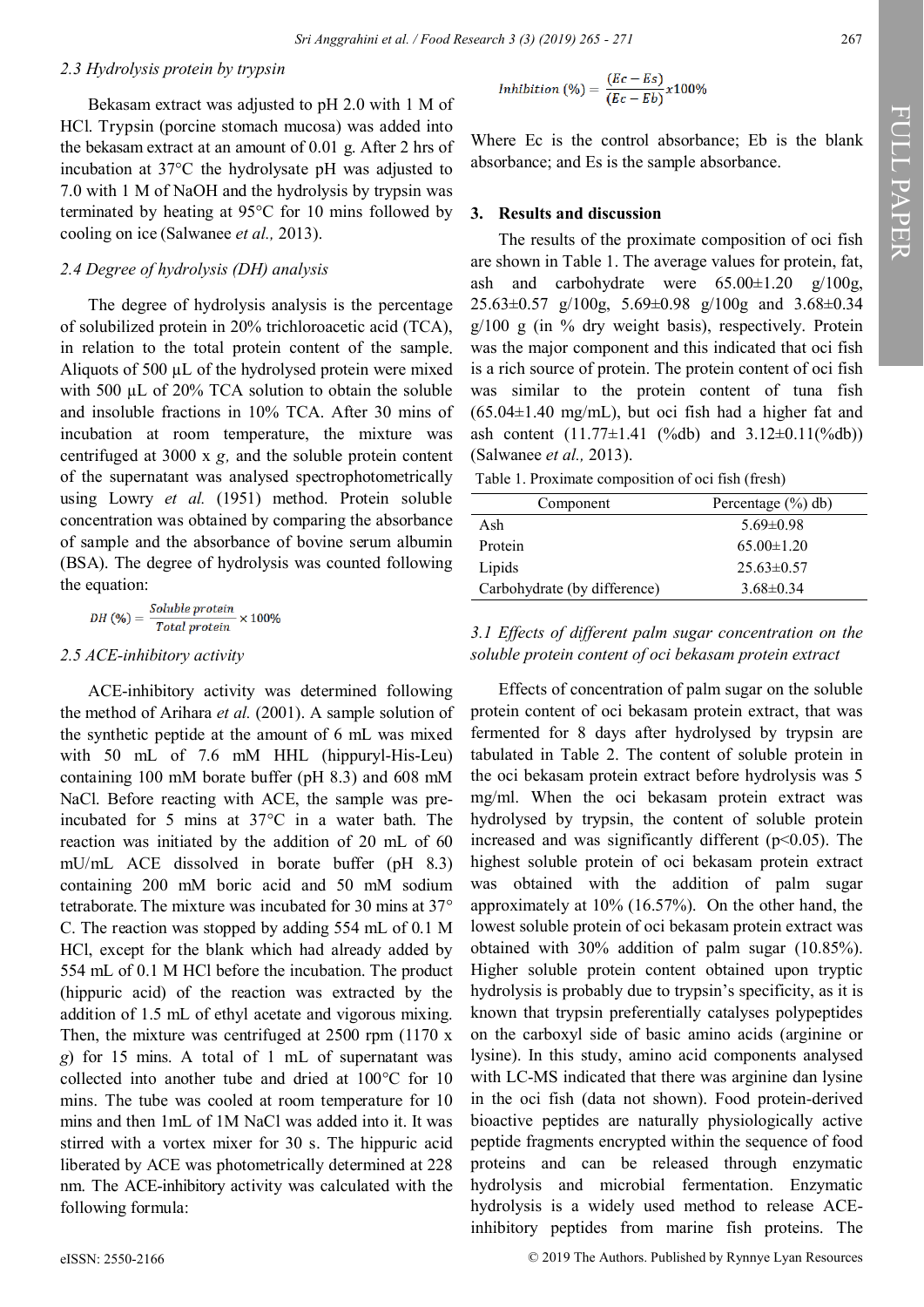effectiveness of using this method to generate specific peptide fragments with inhibitory activity mainly depends on the proteolytic enzyme used, hydrolysis conditions and the degree of hydrolysis (DH) achieved.

Table 2. Soluble protein content of extract of oci bekasam protein that was added with various concentration of palm sugar, fermentation by trypsin

| Palm sugar $(\%)$ | Soluble Protein content (mg/mL) |
|-------------------|---------------------------------|
| 10                | $16.57 \pm 0.55$                |
| 20                | $15.38\pm0.18$                  |
| 30                | $10.85 \pm 0.28$                |

*3.3 Degree of hydrolysis and ACE-inhibitory activity of hydrolysates of oci bekasam protein extracts added with different palm sugar concentration*

Enzymatic hydrolysis was performed using trypsin. Hydrolysis efficiency was evaluated by measuring the degree of hydrolysis (DH) in the hydrolysates that had been generated using three different palm sugar concentration (Table 3). Overall, the hydrolysis of the oci bekasam protein extracts was the highest rate of hydrolysis during the 8 hours fermentation. The rapid increase in DH indicated that a large amount of peptides were cleaved from oci bekasam protein extracts and released into hydrolysates at different palm sugar added concentration. These results inferred that the higher concentration palm sugar added, the less amount of oci bekasam protein hydrolyzed. The rate of enzymatic cleavage of peptide bonds is an important factor in determining the rate of DH (Benjakul and Morrissey, 1997). These peptides also act as effective substrate competitors to undigested or partially digested compact proteins in the substrate (Nguyen *et al.,* 2011). Decreased hydrolysis reaction rate in oci bekasam protein extract can also be attributed to the limited availability of the substrate, as it is known that the substrate different in the palm sugar concentration.

Table 3. Degree of Hydrolysis of the extract of oci bekasam protein that was added with various concentration of palm sugar and fermented for 8 days

| Palm sugar $(\%)$ | Degree of Hydrolysis (% db) |
|-------------------|-----------------------------|
| 10                | $21.33\pm0.31$              |
| 20                | $19.73 \pm 0.50$            |
| 30                | $15.27 \pm 0.42$            |
|                   |                             |

Among the concentration of the added palm sugar, the hydrolysis activity on the oci bekasam protein extract with 10% added palm sugar showed the highest rate (21.33%), followed by 20% added palm sugar (19.73%). Whereas, the lower DH values was observed with the 30% palm sugar added (15.27%). The efficiency of trypsin in catalysing the hydrolysis depends on the nature of the oci bekasam proteins extract. Lower DH value at 30% added palm sugar could probably due to the

substrate specificity, as it was known that increasing the palm sugar concentration causes the protein component to decrease.

ACE-inhibitory activity of hydrolysate protein of oci bekasam is shown at Table 4. The ACE-inhibitory activity of protein oci bekasam that was added with 10%, 20% and 30% palm sugar and fermented for 8 days were 87.39%, 84.52%, and 77.68%, respectively. Wikandari and Yuanita (2016) indicated that the ACE-inhibitory activity of bandeng bekasam protein extract that was hydrolysed by trypsin enzyme was 69.87%. This indicated that hydrolysate of protein of oci bekasam hydrolyzated by trypsin has higher ACE-inhibitory activity than the extract of bandeng bekasam protein. So, hydrolysates of oci bekasam that was hydrolysed by trypsin had high potential as an ACE inhibitor. The ACE -inhibitory activity causes the peptides to be released by the protease digestion (trypsin). Korhomen and Pihlanto (2006) indicated that such peptides are inactive within the sequence of the parent protein and can be released in three ways: (1) through hydrolysis by digestive enzymes, (2) through the action of proteolytic enzymes derived from microorganisms or plants and (3) through hydrolysis by proteolytic microorganism. Jamhari *et al.* (2013) found that meat extract of Baliu cattle, Kacang goat, native chicken, and local duck after proteolytic reaction used protease can show ACE-inhibitory activity.

Table 4. ACE-inhibitory activity (%) of hydrolysate protein of oci bekasam protein added with various concentration of palm sugar.

| Palm sugar $(\%)$ | ACE-inhibitory activity $(\%)$ |
|-------------------|--------------------------------|
| 10                | $87.39 \pm 0.01$               |
| 20                | $84.52\pm0.07$                 |
| 30                | $77.68 \pm 0.63$               |

To investigate the effects of palm sugar concentration on ACE-inhibitor activity, samples taken from the hydrolysates at different palm sugar concentrations were subjected to ACE-inhibitor activity assay at a concentration of 2 mg peptide/mL (Table 4). Among all hydrolysates, the ACE-inhibitor activity decreased with increasing palm sugar concentration. The ACE-inhibitor activity of hydrolysate of oci bekasam protein extract added with various concentration of palm sugar resulted in forming simpler peptides inhibiting ACE in the process of liberating hippuric acid from hyppuryl-L-hystidyl-L-leucine (HHL). The hydrolysis of oci bekasam protein extract by trypsin produced many peptides which played the role in inhibiting the ACE activity. ACE inhibitor activity of hydrolysate of oci bekasam was relatively high and thus, has a high potential as an antihypertensive agent. The highest ACE inhibition at a level of 87.39% was observed for the hydrolysates of oci bekasam protein extract that was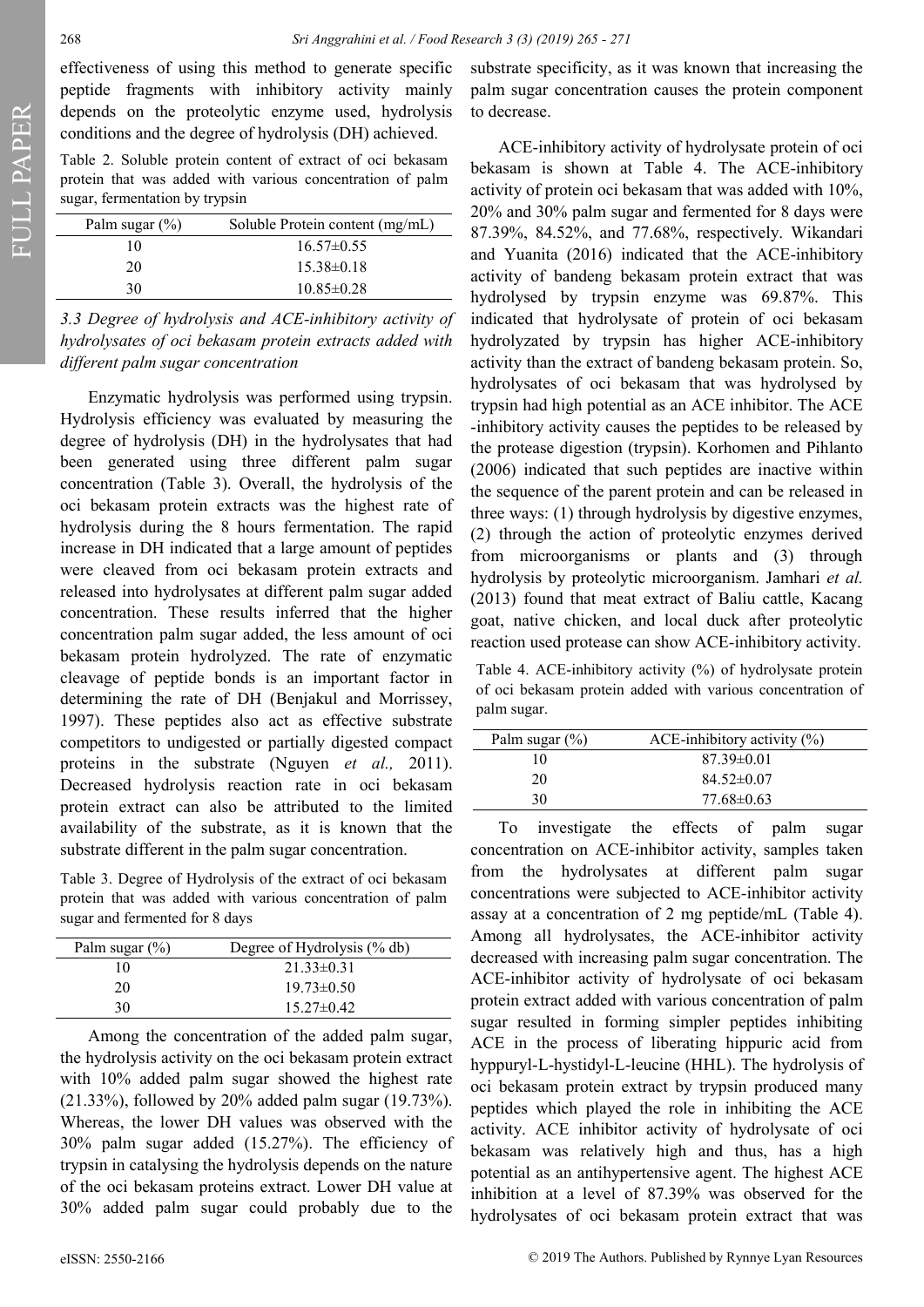added with 10% palm sugar. In particular, ACE-inhibitor activity significantly decreased if the concentration of palm sugar increased which is depicted as a fast decrease in DH. DH is defined as the ratio of the fraction of peptide bonds cleaved to the total number of peptide bonds (Adler-Nissen, 1982), and it has been widely used to evaluate hydrolytic progress.

The positive correlation between DH value and ACE -inhibitory activity has been reported in studies on the proteolysis of canola meal (Wu *et al.,* 2009), cuttlefish muscle (Balti *et al.,* 2010), palm kernel cake (Zarei *et al.,* 2015) and bovine collagen (Zhang *et al.,* 2013) proteins. It has been suggested that reaching a certain level of DH may contribute to the release of more active peptides from protein precursors (Wu, 2009).

# **4. Conclusion**

The result showed that the initial concentration of soluble protein of oci bekasam protein extract was 5.00±0.10 mg/mL. After hydrolysis by trypsin, the soluble protein content increased to 16.57±0.55 mg/ mL, 15.38±0.18 mg/mL and 10.85±0.28 mg/mL for 10%, 20% and 30% added palm sugar respectively. The degree of hydrolysis was  $21.33\pm0.31\%$ ,  $19.73\pm0.50\%$  and 15.27±0.42%, respectively and ACE-inhibitory activity were 87.39±0.01%, 84.52±0.84%, and 77.68±0.63%, respectively. Based on the results, the best palm sugar concentration is 10%, due to the higher soluble protein degree of hydrolysis and ACE-inhibitory activity.

# **Conflict of Interest**

The authors declare no conflict of interest in the manuscript.

# **Acknowledgment**

The authors wish to thank DIKTI INDONESIA by the grant of PDUPT 2018 134/UN1/DITLIT/DIT-LIT/ LT/2018 for supporting this project. The authors also acknowledge Dr. Keni Vidilaseris, University of Helsinki, Finlandia for careful reading of the manuscript.

# **Reference**

- Adler-Nissen, J. (1982). Limited enzymic degradation of proteins: A new approach in the industrial application of hydrolases*. Journal of Chemical Technology and Biotechnology,* 32(1), 138–156. https://doi.org/10.1002/jctb.5030320118
- Ambigaipalan, P., Al-Khalifa, A.S. and Shahidi, F. (2015). Antioxidant and angiotensin I converting enzyme (ACE) inhibitory activities of date seed protein hydrolysates prepared using Alcalase,

Flavourzyme and Thermolysin. *Journal of Functional Foods,* 18(Part B), 1125–1137. https:// doi.org/10.1016/j.jff.2015.01.021

- Arihara, K., Nakashima, Y., Mukai, T., Ishikawa, S. and Itoh, M. (2001). Peptide inhibitor for Angiotennsin –I Converting Enzyme From Enzymatic Hydrolisates of Protein Skeletal Muscle Protein. *Meat Science,* 57 (3), 319-325. https://doi.org/10.1016/S0309-1740 (00)00108-X
- Astawan, M., Wahyuni, M., Yasuhara, T., Yamada, K., Tadokoro, T. and Maekawa, A. (1995). Effects of Angiotensin I-Converting Enzyme Inhibitory Substances Derived from Indonesian Dried-Salted Fish on Blood Pressure of Rats. *Bioscience, Biotechnology, and Biochemistry,* 59(3), 425-429. https://doi.org/10.1271/bbb.59.425
- Balti, R., Nedjar-Arroume, N., Adje, E.Y., Guillochon, D. and Nasri, M. (2010). Analysis of novel angiotensin I-converting enzyme inhibitory peptides from enzymatic hydrolysates of cuttlefish (*Sepia officinalis*) muscle proteins. *Journal of Agricultural and Food Chemistry,* 58(6), 3840–3846. https:// doi.org/10.1021/jf904300q
- Benjakul, S. and Morrissey, M.T. (1997). Protein hydrolysates from pacific whiting solid wastes. *J. Agric. Food Chem.,* 45, 3423–3430. https:// doi.org/10.1021/jf970294g
- Chiang, W.-D., Tsou, M.-J., Tsai, Z.-Y. and Tsai, T.-C. (2006). Angiotensin I-Converting Enzyme Inhibitor derived from soy protein hydrolysate and produced by using membrane reactor*. Food Chemistry,* 98(4), 725–732. https://doi.org/10.1016/ j.foodchem.2005.06.038
- Fernández, M., Benito, M.J., Martín, A., Casquete, R., Córdoba, J.J. and Córdoba, M.G. (2016). Influence of starter culture and a protease on the generation of ACE-Inhibitory and antioxidant bioactive nitrogen compounds in Iberian Dry-Fermented sausage "salchichon". *Heliyon, 2(3), e00093*. https:// doi.org/10.1016/j.heliyon.2016.e00093
- García-Tejedor, A., Sánchez-Rivera, L., Castelló-Ruiz, M., Recio, I., Salom, J.B. and Manzanares, P. (2014). Novel Antihypertensive Lactoferrin-Derived Peptides Produced by *Kluyveromyces marxianus*: Gastrointestinal Stability Profile and in Vivo Angiotensin I-Converting Enzyme (ACE) Inhibition. *Journal of Agricultural and Food Chemistry,* 62(7), 1609–1616. https://doi.org/10.1021/jf4053868
- Bakris, G., Sarafidis, P., Agarwal, R. and Ruilope, L. (2014). Review of blood pressure control rates and outcomes. *Journal of the American Society of Hypertension,* 8(2), 127–141. https://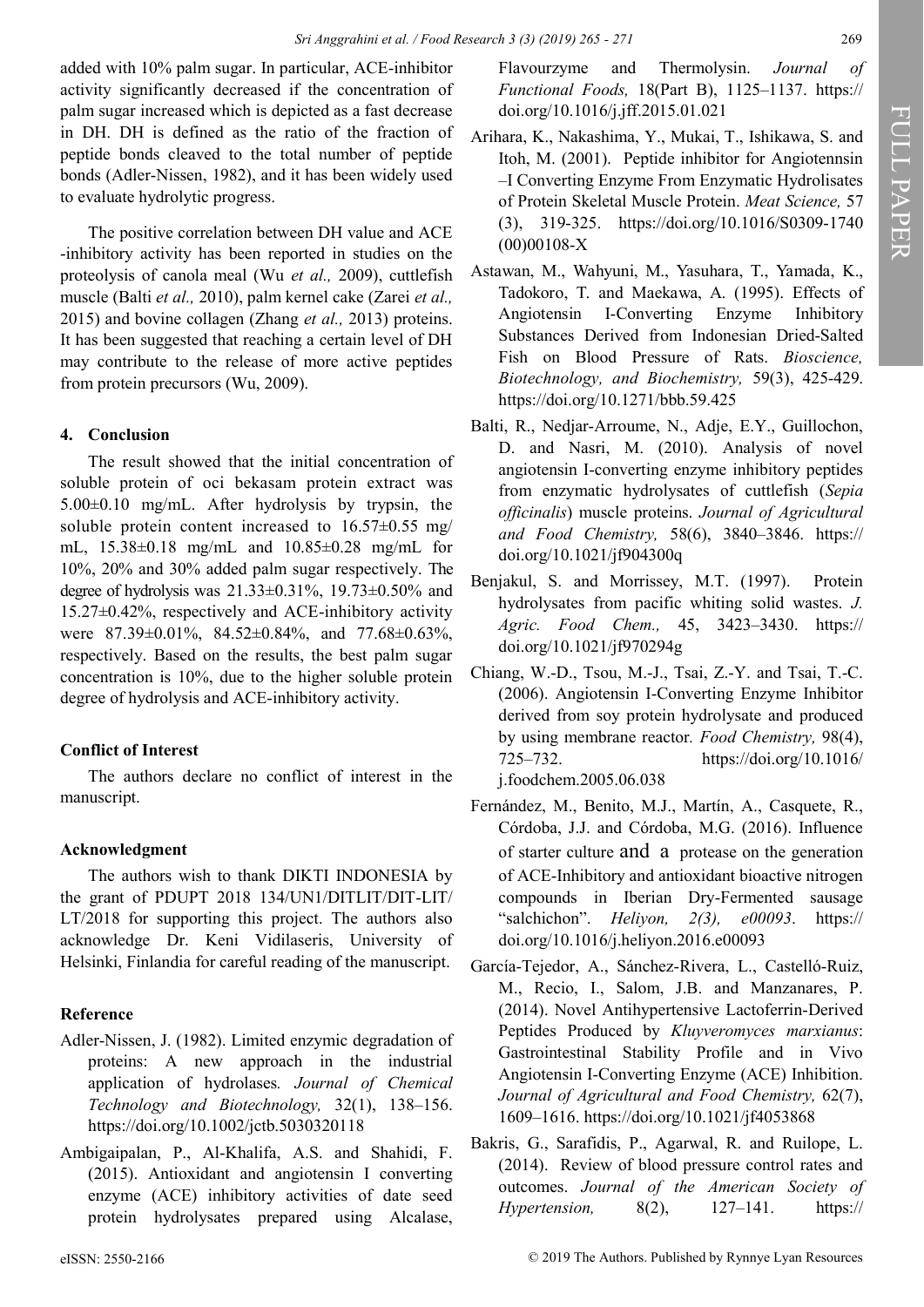# doi.org/10.1016/j.jash.2013.07.009

- Guang, C. and Phillips, R.D. (2009). Plant Food-Derived Angiotensin I Converting Enzyme Inhibitory Peptides. *Journal of Agricultural and Food Chemistry,* 57(12), 5113–5120. https:// doi.org/10.1021/jf900494d
- Gu, Y. and Wu, J. (2013). LC-MS/MS Coupled with QSAR Modeling in Characterising of Angiotensin I-Converting Enzyme Inhibitory Peptides from Soybean Proteins. *Food Chemistry,* 141(3), 2682– 2690. https://doi.org/10.1016/ j.foodchem.2013.04.064
- Hang, M. and Zhao, X.-H. (2012). Fermentation Time and Ethanol/water-Based Solvent System Impacted in Vitro ACE-Inhibitory Activity of the Extract of Mao-Tofu Fermented by Mucor Spp. *CyTA-Journal of Food,* 10(2), 137–143. https:// doi.org/10.1080/19476337.2011.601428
- Hayes, M., Stanton, C., Fitzgerald, G.F. and Ross, R.P. (2007). Putting Microbes to Work: Diary Fermentation, Cell Factories and Bioactive Peptides. Part II: Bioactive Peptide Functions. *Biotechnology Journal,* 2(4), 435–449. https://doi.org/10.1002/ biot.200700045
- Hernandez-Ledesma, B., Del Mar Contreras, M. and Recio, I. (2011). Antihypertensive Peptides: Production, Bioavailability and Incorporation into Foods. *Advances in Colloid and Interface Science,* 165(1), 23–35. https://doi.org/10.1016/ j.cis.2010.11.001
- Iwaniak, A., Minkiewicz, P. and Darewicz, M. (2014). Food-Originating ACE Inhibitors, Including Antihypertensive Peptides, as Preventive Food Components in Blood Pressure Reduction. *Comprehensive Reviews in Food Science and Food Safety,* 13(2), 114–134. https://doi.org/10.1111/1541 -4337.12051
- Jakubczyk, A., Karas, M., Baraniak, B. and Pietrzak, M. (2013). The Impact of Fermentation and in Vitro Digestion on Formation Angiotensin Converting Enzyme (ACE) Inhibitory Peptides from Pea Proteins. *Food Chemistry,* 141(4), 3774–3780. https://doi.org/10.1016/j.foodchem.2013.06.095
- Jamhari,L., Yusiati, M., Suryanto, E., Cahyanto, M.N., Erwanto, Y. and Muguruma, M. (2013). Comparative study on angiotensin converting enzyme inhibitory activity of hydrolysate of meat protein of indonesian local live stocks. Journal of the Indonesian Tropical Agriculture,  $27 - 33$ . Animal  $38(1)$ , https:// doi.org/10.14710/jitaa.38.1.27-33
- Jimsheena, V.K. and Gowda, L.R. (2011). Angiotensin I -Converting Enzyme (ACE) Inhibitory Peptides

Derived from Arachin by Simulated Gastric Digestion. *Food Chemistry,* 125(2), 561–569. https://doi.org/10.1016/j.foodchem.2010.09.048

- Kim, Y.K., Yoon, S., Yu, D.Y., Lönnerdal, B. and Chung, B.H. (1999). Novel Angiotensin-I-Converting Enzyme Inhibitory Peptides Derived from Recombinant Human α(s1)-Casein Expressed in Escherichia Coli. *Journal of Dairy Research,* 66 (3), 431–439. https://doi.org/10.1017/ S0022029999003556
- Korhonen, H. and Pihlanto, A. (2006). Bioactive peptide: Production and functionality. *International Dairy Journal,* 16(9), 945-869. https://doi.org/10.1016/ j.idairyj.2005.10.012
- Lackland, D.T. and Weber, M.A. (2015). Global burden of cardiovascular disease and stroke: Hypertension at the core*. Canadian Journal of Cardiology,* 31(5), 569–571. https://doi.org/10.1016/j.cjca.2015.01.009
- Lee, B.H., Lai, Y.S. and Wu, S.C. (2015). Antioxidation, Angiotensin Converting Enzyme Inhibition Activity, Nattokinase, and Antihypertension of Bacillus Subtilis (Natto)-Fermented Pigeon Pea*. Journal of Food and Drug Analysis,* 23(4), 750–757. https:// doi.org/10.1016/j.jfda.2015.06.008
- Liepke, C., Zucht, H.D., Forssmann, W.G. and Standker, L. (2001). Purification of novel peptide antibiotics from human milk*. Journal of Chromatography B: Biomedical Sciences and Applications,* 752(2), 369- 377. https://doi.org/10.1016/S0378-4347(00)00516-8
- Lowry, O.H., Rosebrough, N.J., Farr, A.L. and Randal, R.J. (1951). Protein Measurement with the Folin Phenol Reagent. *The Journal of Biological Chemistry*, 193(1), 265-275
- Maestri, E., Marmiroli, M. and Marmiroli, N. (2015). Bioactive Peptides in Plant-Derived Foodstuffs. *Journal of Proteomics,* 147, 140–155. https:// doi.org/10.1016/j.jprot.2016.03.048
- Majumder, K. and Wu, J. (2010). A New Approach for Identification of Novel Antihypertensive Peptides from Egg Proteins by QSAR and Bioinformatics. *Food Research International,* 43(5), 1371–1378. https://doi.org/10.1016/j.foodres.2010.04.027
- Moayedi, A., Mora, L., Aristoy, M.C., Hashemi, M., Safari, M. and Toldrá, F. (2016). ACE-Inhibitory and Antioxidant Activities of Peptide Fragments Obtained from Tomato Processing By-Products Fermented Using Bacillus Subtilis: Effect of Amino Acid Composition and Peptides Molecular Mass Distribution. *Applied Biochemistry and Biotechnology,* 181(1), 48–64. https:// doi.org/10.1007/s12010-016-2198-1
- Murray, B.A. and Fitzgerald, R.J. (2007). Angiotensin